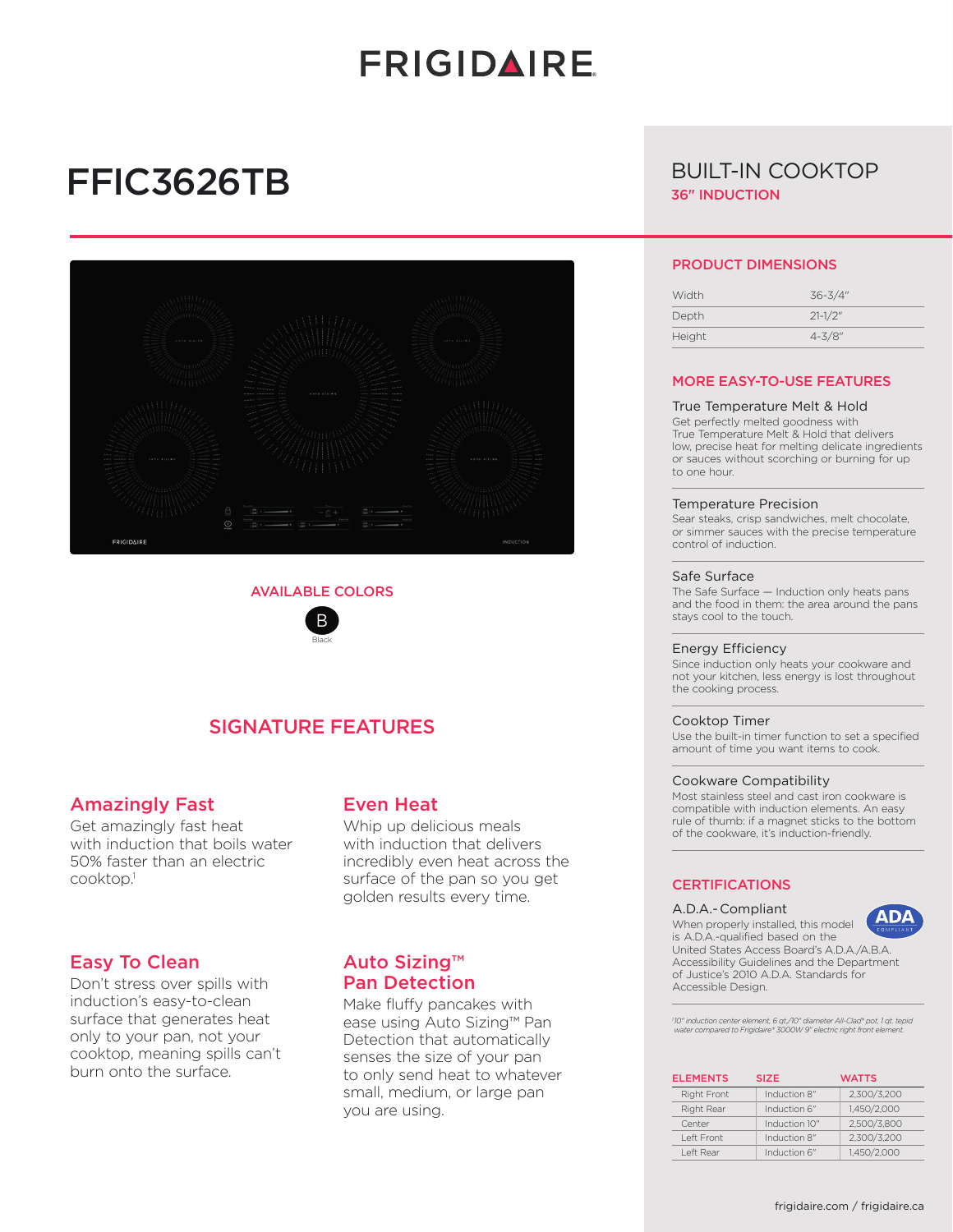#### **Frigidaire Baseline** FFIC3626TB BUILT-IN COOKTOP 36" INDUCTION

## **FRIGIDAIRE**

#### FEATURES

| Controls                                                                        | Glass-Touch                |
|---------------------------------------------------------------------------------|----------------------------|
| Surface Type                                                                    | <b>Black Ceramic Glass</b> |
| Right Front Element (Watts)                                                     | $8'' - 2,300 / 3,200$      |
| Right Rear Element (Watts)                                                      | $6" - 1.450/2.000$         |
| Center Element (Watts)                                                          | 10" - 2.500/3.800          |
| Left Front Element (Watts)                                                      | $8" - 2,300 / 3,200$       |
| Left Rear Element (Watts)                                                       | 6" - 1.450/2.000           |
| Hot Surface Indicators                                                          | Yes                        |
| Control Location                                                                | Center Front               |
| Knob Color                                                                      |                            |
| Knob Type                                                                       |                            |
| <b>CERTIFICATIONS</b>                                                           |                            |
| A.D.A. Compliant <sup>1</sup>                                                   | Yes                        |
| <b>SPECIFICATIONS</b>                                                           |                            |
| Power Supply Connection Location                                                | Right Rear                 |
| Voltage Rating                                                                  | 240V/208V/60Hz             |
| Connected Load<br>(kW Rating) @ 240/208 Volts <sup>2</sup>                      | 9.6 / 8.3                  |
| Amps @ 240/208 Volts                                                            | 45.0/45.2                  |
| Minimum Circuit Required (Amps)                                                 | 40                         |
| Approved for Electric Single<br>Wall Oven Combination Installation <sup>3</sup> | Yes                        |
| Shipping Weight (Approx.)                                                       | $54$ l bs.                 |

54 Lbs. 54<br>When properly installed, this model is A.D.A.-qualified based on the United States<br>Access Board's A.D.A./A.B.A. Accessibility Guidelines and the Department of Justice's<br>2010 A.D.A. Standards for Accessible Desig

*3 Cooktops are approved for installation above any of our Electric Single Wall Ovens.*

#### PRODUCT DIMENSIONS

| A - Width                | $36 - 3/4"$     |
|--------------------------|-----------------|
| B-Depth                  | $21-1/2"$       |
| C-Height                 | $4 - 3/8"$      |
| <b>CUTOUT DIMENSIONS</b> |                 |
| Width (Min.-Max.)        | 33-5/8"-36-1/8" |
| Depth (Min. - Max.)      | 19-1/8"-20-1/2" |
| Height                   | $4 - 1/2$ "     |





*Specifications subject to change. Accessories information available on the web at frigidaire.com / frigidaire.ca Note: For planning purposes only. Always consult local and national electric, gas and plumbing codes. Refer to Product Installation Guide for detailed installation instructions on the web at frigidaire.com / frigidaire.ca.*